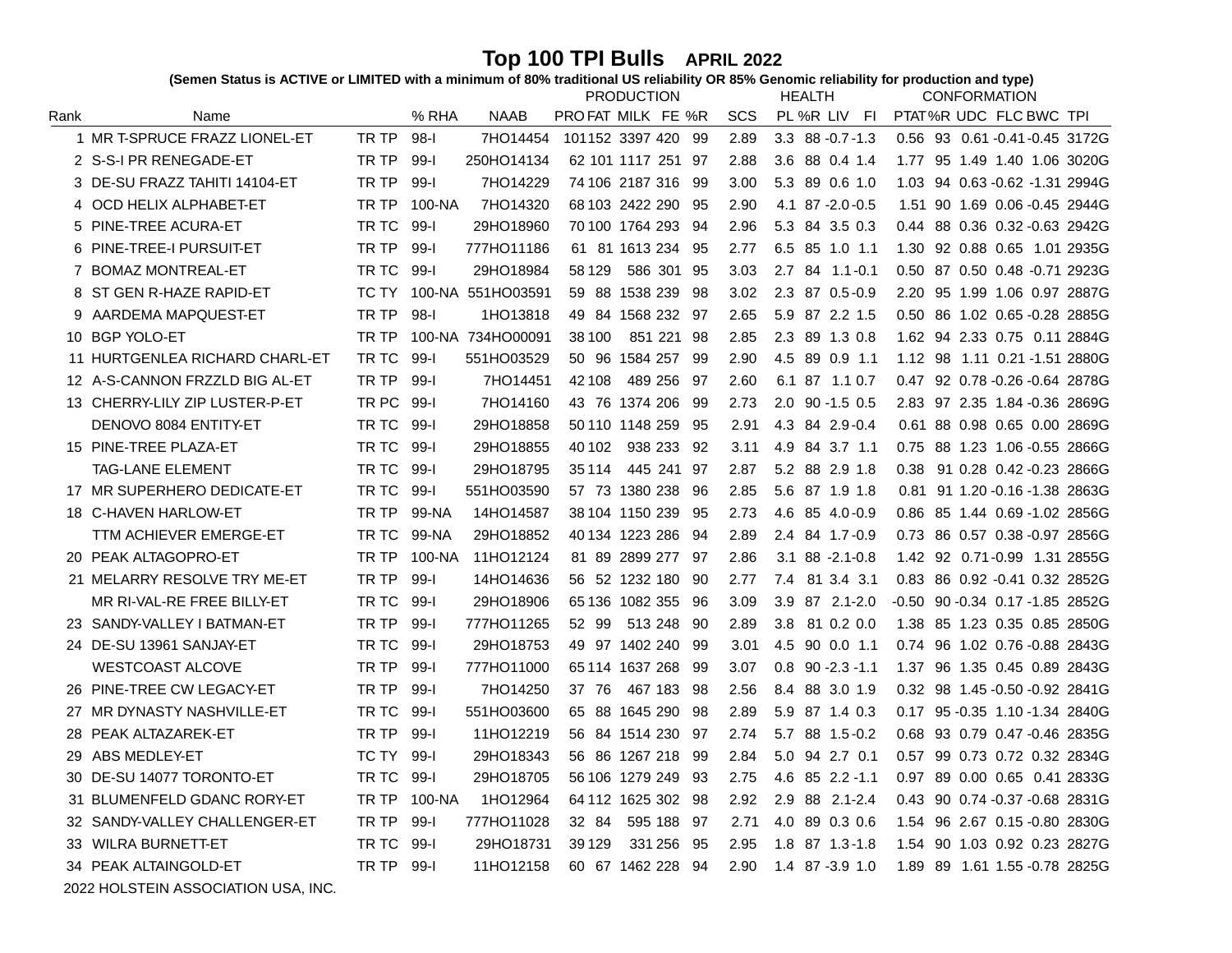Top 100 TPI Bulls APRIL 2022<br>(Semen Status is ACTIVE or LIMITED with a minimum of 80% traditional US reliability OR 85% Genomic reliability for production and type)

| % RHA<br>PTAT%R UDC FLC BWC TPI<br>Rank<br><b>NAAB</b><br>PROFAT MILK FE %R<br><b>SCS</b><br>PL %R LIV<br>Name<br>- FI<br>35 FB 6860 SPECTRE PERK-ET<br>TR TC<br>29HO18843<br>$99 - 1$<br>56 117 1199 294 97<br>2.93<br>$2.3$ 87 $-0.5$ $-2.1$<br>91 0.59 1.01-0.90 2824G<br>1.25<br><b>MR MONSTER-ET</b><br>TR TP<br>734HO00082<br>$99 - 1$<br>82 69 2677 252 97<br>$3.2$ 87 $-0.3 -0.5$<br>0.89 87 0.98 -0.75 0.95 2824G<br>2.66<br>WOODCREST KING DOC<br>TR TP<br>$99 - 1$<br>250HO12961<br>56 71 1611 184 99<br>$3.5$ $97 - 1.8 - 1.2$<br>99 2.27 2.10 1.07 2824G<br>3.11<br>3.46<br>OCD LEGENDARY COFFEE-ET<br>TR TP<br>250HO14310<br>$99 - 1$<br>32 82<br>246 177 98<br>2.73<br>5.8 89 3.2 0.5<br>95 1.25 1.56 0.54 2822G<br>38<br>1.79<br>AOT BLOWTORCH HEALER-ET<br>TR TP<br>$99 - 1$<br>1HO13458<br>2.78<br>$1.0$ 88 -1.9 -1.8<br>88 0.55 - 0.82 0.14 2820G<br>65 124 1310 303 97<br>0.77<br>39<br>TR TP<br>0.41 88 0.59 0.36 -0.88 2819G<br>SANDY-VALLEY EMINENT-ET<br>$99 - 1$<br>7HO14329<br>36 83<br>545 217 96<br>2.84<br>5.5 87 3.2 2.9<br>40<br>WELCOME SILVER GRIFF-ET<br>TR TP<br>892 270<br>100-NA<br>14HO07796<br>58 109<br>- 99<br>3.11<br>2.7 97 -0.8 0.2<br>96 0.60 0.19 -0.41 2815G<br>41<br>0.89<br>TR TC<br>DENOVO 2705 VENTURE-ET<br>$99 - 1$<br>29HO18870<br>40 107<br>788 267<br>5.0 82 2.0-0.3<br>-0.13 85 0.74 0.22 -1.62 2811G<br>-92<br>2.74<br>42.<br>PINE-TREE TORTUGA-ET<br>TR TC<br>$99 - 1$<br>0.66 92 0.57 0.56 -1.43 2810G<br>29HO18711<br>46 93<br>666 234<br>96<br>2.92<br>4.8 88 3.0 1.0<br>43<br>PINE-TREE-I PROSPECTUS-ET<br>TR TP<br>200HO11185<br>$99 - 1$<br>68 81 1582 222 93<br>2.80<br>$3.5$ 83 1.4 - 1.0<br>1.43 85 1.01 0.06 1.61 2809G<br>44<br>AURORA MITCHELL-ET<br>100-NA 515HO00318<br>43 69<br>924 168<br>- 93<br>3.0 85 0.7 1.3<br>2.58 88 1.75 0.68 0.73 2805G<br>TY TV<br>2.69<br>45<br>PINE-TREE BURLEY-ET<br>$99 - 1$<br>TC TY<br>29HO18225<br>39 88<br>942 209<br>-99<br>6.1 98 3.5 1.8<br>0.61 97 0.29 0.82 -0.84 2805G<br>2.94<br>PINE-TREE GRIFF GUSTO-ET<br>7HO14446<br>TR TP<br>100-NA<br>58 104<br>926 263<br>-93<br>2.7 84 0.3-0.9<br>1.00 87 1.01 0.33 -1.10 2805G<br>3.06<br>48 MR WINGS NORTON-ET<br>$99 - 1$<br>TR TC<br>551HO03713<br>67 72 1607 268<br>0.50 89 0.56 0.23 - 1.33 2802G<br>- 97<br>2.87<br>4.4 87 0.6 0.3<br>ABS ACHIEVER-ET<br>29HO18296<br>0.32 98 0.97 0.51-1.55 2800G<br>TC TY<br>99-NA<br>27 121<br>156 255 99<br>4.3 95 3.9-1.2<br>49<br>2.71<br>MR FARNEAR HELIX TWITCH-ET<br>100-NA 551HO03714<br>39 101 1002 237<br>4.3 86 -2.1 0.6<br>88 1.35 - 0.58 - 0.29 2800G<br>TC TY<br>-96<br>2.79<br>1.16<br>SILVERRIDGE V TIMBERLAKE-ET<br>TR TP<br>$99 - 1$<br>777HO11288<br>65 69 2204 228<br>2.87<br>4.7 85 0.0-0.4<br>91 1.94 - 0.62 0.05 2800G<br>-95<br>0.88<br>52 DENOVO 14420 PROFOUND-ET<br>TR TC<br>$99 - 1$<br>29HO18839<br>56 58 1625 176<br>-90<br>2.50<br>5.4<br>$81 - 0.5 - 0.2$<br>86 1.69 0.44 0.47 2799G<br>1.50<br><b>OCD ALTASWAG-ET</b><br>TR TP<br>100-NA<br>11HO11963<br>57 108 1247 257<br>$0.5$ 92 -1.1-0.2<br>1.01 94 0.64 0.41 0.44 2797G<br>-99<br>3.05<br>53<br>COOKIECUTTER LGND HUSKY-ET<br>TR TP<br>$99 - 1$<br>1.49 97 1.17 - 0.08 - 0.24 2795G<br>14HO14138<br>43 42 1563 146<br>-99<br>2.74<br>6.7<br>89 2.6 3.8<br>54<br>FARNEAR DELTA-LAMBDA-ET<br>TR TP<br>100-NA 551HO03379<br>2.86 99 2.91 0.81 0.09 2793G<br>45 48<br>1211 165 99<br>2.75<br>4.5 96 0.5 0.1<br>55<br>PEAK ALTAABBA-ET<br>TR TP<br>$99 - 1$<br>11HO12264<br>3.2 85 0.8 0.5<br>1.33 86 1.15 0.78 1.17 2792G<br>49 75<br>1556 193<br>- 94<br>2.73<br>56<br>57 DENOVO 7545 DIVERSITY-ET<br>$99 - 1$<br>0.52 86 0.50 0.81 0.05 2790G<br>TR TC<br>29HO18868<br>39 107<br>389 229<br>-93<br>3.9 83 2.1 0.0<br>2.91<br>MAPLEHURST ALBATROSS-ET<br>TR TC<br>29HO18876<br>0.60 90 0.31 0.57 -1.09 2790G<br>99-l<br>34 96<br>734 225<br>-95<br>2.89<br>5.7 86 4.4 1.3<br>OCD LEGENDARY ROCHESTER-ET<br>TR TP<br>$99 - 1$<br>7HO14314<br>32 51<br>614 150<br>-95<br>86 4.9 4.7<br>0.71 90 0.57 0.53 -0.64 2789G<br>59<br>2.80<br>7.7<br>DE-SU MILLINGTON 12074-ET<br>TR TP<br>7HO12421<br>46 98<br>0.92 98 1.13 0.16 -0.53 2788G<br>$99-1$<br>1171 251 99<br>2.72<br>$2.9$ $98 - 1.8 - 0.2$<br>60<br>61 WELCOME DELPRO 3565-ET<br>TR TP<br>14HO14442<br>53 53 1198 170<br>0.65 90 0.66 0.29 0.11 2787G<br>99-l<br>-96<br>2.76<br>6.1 86 3.2 2.6<br>62 DE-SU FRAZZLD ROME 14192-ET<br>TR TP<br>$99 - 1$<br>14HO14226<br>50 102 1234 254<br>-99<br>2.55<br>$6.0$ 89 1.0 - 0.6<br>96 0.02 -0.54 -0.58 2781G<br>0.00<br>MATCREST DEWEY-ET<br>TR TC<br>$99-1$<br>29HO18755<br>43 81 1048 220<br>91 0.74 1.21-0.94 2781G<br>-96<br>3.02<br>6.0 87 3.3 0.4<br>0.96<br><b>OCD HELIX MILFORD-ET</b><br>TR TP<br>100-NA<br>14HO14315<br>55 103 1077 283<br>$2.9$ 88 -1.7 -1.7<br>91 0.63 0.66 -0.22 2781G<br>- 97<br>2.86<br>1.11 | <b>CONFORMATION</b> | <b>HEALTH</b> |  | <b>PRODUCTION</b> |  |  |  |
|---------------------------------------------------------------------------------------------------------------------------------------------------------------------------------------------------------------------------------------------------------------------------------------------------------------------------------------------------------------------------------------------------------------------------------------------------------------------------------------------------------------------------------------------------------------------------------------------------------------------------------------------------------------------------------------------------------------------------------------------------------------------------------------------------------------------------------------------------------------------------------------------------------------------------------------------------------------------------------------------------------------------------------------------------------------------------------------------------------------------------------------------------------------------------------------------------------------------------------------------------------------------------------------------------------------------------------------------------------------------------------------------------------------------------------------------------------------------------------------------------------------------------------------------------------------------------------------------------------------------------------------------------------------------------------------------------------------------------------------------------------------------------------------------------------------------------------------------------------------------------------------------------------------------------------------------------------------------------------------------------------------------------------------------------------------------------------------------------------------------------------------------------------------------------------------------------------------------------------------------------------------------------------------------------------------------------------------------------------------------------------------------------------------------------------------------------------------------------------------------------------------------------------------------------------------------------------------------------------------------------------------------------------------------------------------------------------------------------------------------------------------------------------------------------------------------------------------------------------------------------------------------------------------------------------------------------------------------------------------------------------------------------------------------------------------------------------------------------------------------------------------------------------------------------------------------------------------------------------------------------------------------------------------------------------------------------------------------------------------------------------------------------------------------------------------------------------------------------------------------------------------------------------------------------------------------------------------------------------------------------------------------------------------------------------------------------------------------------------------------------------------------------------------------------------------------------------------------------------------------------------------------------------------------------------------------------------------------------------------------------------------------------------------------------------------------------------------------------------------------------------------------------------------------------------------------------------------------------------------------------------------------------------------------------------------------------------------------------------------------------------------------------------------------------------------------------------------------------------------------------------------------------------------------------------------------------------------------------------------------------------------------------------------------------------------------------------------------------------------------------------------------------------------------------------------------|---------------------|---------------|--|-------------------|--|--|--|
|                                                                                                                                                                                                                                                                                                                                                                                                                                                                                                                                                                                                                                                                                                                                                                                                                                                                                                                                                                                                                                                                                                                                                                                                                                                                                                                                                                                                                                                                                                                                                                                                                                                                                                                                                                                                                                                                                                                                                                                                                                                                                                                                                                                                                                                                                                                                                                                                                                                                                                                                                                                                                                                                                                                                                                                                                                                                                                                                                                                                                                                                                                                                                                                                                                                                                                                                                                                                                                                                                                                                                                                                                                                                                                                                                                                                                                                                                                                                                                                                                                                                                                                                                                                                                                                                                                                                                                                                                                                                                                                                                                                                                                                                                                                                                                                                                     |                     |               |  |                   |  |  |  |
|                                                                                                                                                                                                                                                                                                                                                                                                                                                                                                                                                                                                                                                                                                                                                                                                                                                                                                                                                                                                                                                                                                                                                                                                                                                                                                                                                                                                                                                                                                                                                                                                                                                                                                                                                                                                                                                                                                                                                                                                                                                                                                                                                                                                                                                                                                                                                                                                                                                                                                                                                                                                                                                                                                                                                                                                                                                                                                                                                                                                                                                                                                                                                                                                                                                                                                                                                                                                                                                                                                                                                                                                                                                                                                                                                                                                                                                                                                                                                                                                                                                                                                                                                                                                                                                                                                                                                                                                                                                                                                                                                                                                                                                                                                                                                                                                                     |                     |               |  |                   |  |  |  |
|                                                                                                                                                                                                                                                                                                                                                                                                                                                                                                                                                                                                                                                                                                                                                                                                                                                                                                                                                                                                                                                                                                                                                                                                                                                                                                                                                                                                                                                                                                                                                                                                                                                                                                                                                                                                                                                                                                                                                                                                                                                                                                                                                                                                                                                                                                                                                                                                                                                                                                                                                                                                                                                                                                                                                                                                                                                                                                                                                                                                                                                                                                                                                                                                                                                                                                                                                                                                                                                                                                                                                                                                                                                                                                                                                                                                                                                                                                                                                                                                                                                                                                                                                                                                                                                                                                                                                                                                                                                                                                                                                                                                                                                                                                                                                                                                                     |                     |               |  |                   |  |  |  |
|                                                                                                                                                                                                                                                                                                                                                                                                                                                                                                                                                                                                                                                                                                                                                                                                                                                                                                                                                                                                                                                                                                                                                                                                                                                                                                                                                                                                                                                                                                                                                                                                                                                                                                                                                                                                                                                                                                                                                                                                                                                                                                                                                                                                                                                                                                                                                                                                                                                                                                                                                                                                                                                                                                                                                                                                                                                                                                                                                                                                                                                                                                                                                                                                                                                                                                                                                                                                                                                                                                                                                                                                                                                                                                                                                                                                                                                                                                                                                                                                                                                                                                                                                                                                                                                                                                                                                                                                                                                                                                                                                                                                                                                                                                                                                                                                                     |                     |               |  |                   |  |  |  |
|                                                                                                                                                                                                                                                                                                                                                                                                                                                                                                                                                                                                                                                                                                                                                                                                                                                                                                                                                                                                                                                                                                                                                                                                                                                                                                                                                                                                                                                                                                                                                                                                                                                                                                                                                                                                                                                                                                                                                                                                                                                                                                                                                                                                                                                                                                                                                                                                                                                                                                                                                                                                                                                                                                                                                                                                                                                                                                                                                                                                                                                                                                                                                                                                                                                                                                                                                                                                                                                                                                                                                                                                                                                                                                                                                                                                                                                                                                                                                                                                                                                                                                                                                                                                                                                                                                                                                                                                                                                                                                                                                                                                                                                                                                                                                                                                                     |                     |               |  |                   |  |  |  |
|                                                                                                                                                                                                                                                                                                                                                                                                                                                                                                                                                                                                                                                                                                                                                                                                                                                                                                                                                                                                                                                                                                                                                                                                                                                                                                                                                                                                                                                                                                                                                                                                                                                                                                                                                                                                                                                                                                                                                                                                                                                                                                                                                                                                                                                                                                                                                                                                                                                                                                                                                                                                                                                                                                                                                                                                                                                                                                                                                                                                                                                                                                                                                                                                                                                                                                                                                                                                                                                                                                                                                                                                                                                                                                                                                                                                                                                                                                                                                                                                                                                                                                                                                                                                                                                                                                                                                                                                                                                                                                                                                                                                                                                                                                                                                                                                                     |                     |               |  |                   |  |  |  |
|                                                                                                                                                                                                                                                                                                                                                                                                                                                                                                                                                                                                                                                                                                                                                                                                                                                                                                                                                                                                                                                                                                                                                                                                                                                                                                                                                                                                                                                                                                                                                                                                                                                                                                                                                                                                                                                                                                                                                                                                                                                                                                                                                                                                                                                                                                                                                                                                                                                                                                                                                                                                                                                                                                                                                                                                                                                                                                                                                                                                                                                                                                                                                                                                                                                                                                                                                                                                                                                                                                                                                                                                                                                                                                                                                                                                                                                                                                                                                                                                                                                                                                                                                                                                                                                                                                                                                                                                                                                                                                                                                                                                                                                                                                                                                                                                                     |                     |               |  |                   |  |  |  |
|                                                                                                                                                                                                                                                                                                                                                                                                                                                                                                                                                                                                                                                                                                                                                                                                                                                                                                                                                                                                                                                                                                                                                                                                                                                                                                                                                                                                                                                                                                                                                                                                                                                                                                                                                                                                                                                                                                                                                                                                                                                                                                                                                                                                                                                                                                                                                                                                                                                                                                                                                                                                                                                                                                                                                                                                                                                                                                                                                                                                                                                                                                                                                                                                                                                                                                                                                                                                                                                                                                                                                                                                                                                                                                                                                                                                                                                                                                                                                                                                                                                                                                                                                                                                                                                                                                                                                                                                                                                                                                                                                                                                                                                                                                                                                                                                                     |                     |               |  |                   |  |  |  |
|                                                                                                                                                                                                                                                                                                                                                                                                                                                                                                                                                                                                                                                                                                                                                                                                                                                                                                                                                                                                                                                                                                                                                                                                                                                                                                                                                                                                                                                                                                                                                                                                                                                                                                                                                                                                                                                                                                                                                                                                                                                                                                                                                                                                                                                                                                                                                                                                                                                                                                                                                                                                                                                                                                                                                                                                                                                                                                                                                                                                                                                                                                                                                                                                                                                                                                                                                                                                                                                                                                                                                                                                                                                                                                                                                                                                                                                                                                                                                                                                                                                                                                                                                                                                                                                                                                                                                                                                                                                                                                                                                                                                                                                                                                                                                                                                                     |                     |               |  |                   |  |  |  |
|                                                                                                                                                                                                                                                                                                                                                                                                                                                                                                                                                                                                                                                                                                                                                                                                                                                                                                                                                                                                                                                                                                                                                                                                                                                                                                                                                                                                                                                                                                                                                                                                                                                                                                                                                                                                                                                                                                                                                                                                                                                                                                                                                                                                                                                                                                                                                                                                                                                                                                                                                                                                                                                                                                                                                                                                                                                                                                                                                                                                                                                                                                                                                                                                                                                                                                                                                                                                                                                                                                                                                                                                                                                                                                                                                                                                                                                                                                                                                                                                                                                                                                                                                                                                                                                                                                                                                                                                                                                                                                                                                                                                                                                                                                                                                                                                                     |                     |               |  |                   |  |  |  |
|                                                                                                                                                                                                                                                                                                                                                                                                                                                                                                                                                                                                                                                                                                                                                                                                                                                                                                                                                                                                                                                                                                                                                                                                                                                                                                                                                                                                                                                                                                                                                                                                                                                                                                                                                                                                                                                                                                                                                                                                                                                                                                                                                                                                                                                                                                                                                                                                                                                                                                                                                                                                                                                                                                                                                                                                                                                                                                                                                                                                                                                                                                                                                                                                                                                                                                                                                                                                                                                                                                                                                                                                                                                                                                                                                                                                                                                                                                                                                                                                                                                                                                                                                                                                                                                                                                                                                                                                                                                                                                                                                                                                                                                                                                                                                                                                                     |                     |               |  |                   |  |  |  |
|                                                                                                                                                                                                                                                                                                                                                                                                                                                                                                                                                                                                                                                                                                                                                                                                                                                                                                                                                                                                                                                                                                                                                                                                                                                                                                                                                                                                                                                                                                                                                                                                                                                                                                                                                                                                                                                                                                                                                                                                                                                                                                                                                                                                                                                                                                                                                                                                                                                                                                                                                                                                                                                                                                                                                                                                                                                                                                                                                                                                                                                                                                                                                                                                                                                                                                                                                                                                                                                                                                                                                                                                                                                                                                                                                                                                                                                                                                                                                                                                                                                                                                                                                                                                                                                                                                                                                                                                                                                                                                                                                                                                                                                                                                                                                                                                                     |                     |               |  |                   |  |  |  |
|                                                                                                                                                                                                                                                                                                                                                                                                                                                                                                                                                                                                                                                                                                                                                                                                                                                                                                                                                                                                                                                                                                                                                                                                                                                                                                                                                                                                                                                                                                                                                                                                                                                                                                                                                                                                                                                                                                                                                                                                                                                                                                                                                                                                                                                                                                                                                                                                                                                                                                                                                                                                                                                                                                                                                                                                                                                                                                                                                                                                                                                                                                                                                                                                                                                                                                                                                                                                                                                                                                                                                                                                                                                                                                                                                                                                                                                                                                                                                                                                                                                                                                                                                                                                                                                                                                                                                                                                                                                                                                                                                                                                                                                                                                                                                                                                                     |                     |               |  |                   |  |  |  |
|                                                                                                                                                                                                                                                                                                                                                                                                                                                                                                                                                                                                                                                                                                                                                                                                                                                                                                                                                                                                                                                                                                                                                                                                                                                                                                                                                                                                                                                                                                                                                                                                                                                                                                                                                                                                                                                                                                                                                                                                                                                                                                                                                                                                                                                                                                                                                                                                                                                                                                                                                                                                                                                                                                                                                                                                                                                                                                                                                                                                                                                                                                                                                                                                                                                                                                                                                                                                                                                                                                                                                                                                                                                                                                                                                                                                                                                                                                                                                                                                                                                                                                                                                                                                                                                                                                                                                                                                                                                                                                                                                                                                                                                                                                                                                                                                                     |                     |               |  |                   |  |  |  |
|                                                                                                                                                                                                                                                                                                                                                                                                                                                                                                                                                                                                                                                                                                                                                                                                                                                                                                                                                                                                                                                                                                                                                                                                                                                                                                                                                                                                                                                                                                                                                                                                                                                                                                                                                                                                                                                                                                                                                                                                                                                                                                                                                                                                                                                                                                                                                                                                                                                                                                                                                                                                                                                                                                                                                                                                                                                                                                                                                                                                                                                                                                                                                                                                                                                                                                                                                                                                                                                                                                                                                                                                                                                                                                                                                                                                                                                                                                                                                                                                                                                                                                                                                                                                                                                                                                                                                                                                                                                                                                                                                                                                                                                                                                                                                                                                                     |                     |               |  |                   |  |  |  |
|                                                                                                                                                                                                                                                                                                                                                                                                                                                                                                                                                                                                                                                                                                                                                                                                                                                                                                                                                                                                                                                                                                                                                                                                                                                                                                                                                                                                                                                                                                                                                                                                                                                                                                                                                                                                                                                                                                                                                                                                                                                                                                                                                                                                                                                                                                                                                                                                                                                                                                                                                                                                                                                                                                                                                                                                                                                                                                                                                                                                                                                                                                                                                                                                                                                                                                                                                                                                                                                                                                                                                                                                                                                                                                                                                                                                                                                                                                                                                                                                                                                                                                                                                                                                                                                                                                                                                                                                                                                                                                                                                                                                                                                                                                                                                                                                                     |                     |               |  |                   |  |  |  |
|                                                                                                                                                                                                                                                                                                                                                                                                                                                                                                                                                                                                                                                                                                                                                                                                                                                                                                                                                                                                                                                                                                                                                                                                                                                                                                                                                                                                                                                                                                                                                                                                                                                                                                                                                                                                                                                                                                                                                                                                                                                                                                                                                                                                                                                                                                                                                                                                                                                                                                                                                                                                                                                                                                                                                                                                                                                                                                                                                                                                                                                                                                                                                                                                                                                                                                                                                                                                                                                                                                                                                                                                                                                                                                                                                                                                                                                                                                                                                                                                                                                                                                                                                                                                                                                                                                                                                                                                                                                                                                                                                                                                                                                                                                                                                                                                                     |                     |               |  |                   |  |  |  |
|                                                                                                                                                                                                                                                                                                                                                                                                                                                                                                                                                                                                                                                                                                                                                                                                                                                                                                                                                                                                                                                                                                                                                                                                                                                                                                                                                                                                                                                                                                                                                                                                                                                                                                                                                                                                                                                                                                                                                                                                                                                                                                                                                                                                                                                                                                                                                                                                                                                                                                                                                                                                                                                                                                                                                                                                                                                                                                                                                                                                                                                                                                                                                                                                                                                                                                                                                                                                                                                                                                                                                                                                                                                                                                                                                                                                                                                                                                                                                                                                                                                                                                                                                                                                                                                                                                                                                                                                                                                                                                                                                                                                                                                                                                                                                                                                                     |                     |               |  |                   |  |  |  |
|                                                                                                                                                                                                                                                                                                                                                                                                                                                                                                                                                                                                                                                                                                                                                                                                                                                                                                                                                                                                                                                                                                                                                                                                                                                                                                                                                                                                                                                                                                                                                                                                                                                                                                                                                                                                                                                                                                                                                                                                                                                                                                                                                                                                                                                                                                                                                                                                                                                                                                                                                                                                                                                                                                                                                                                                                                                                                                                                                                                                                                                                                                                                                                                                                                                                                                                                                                                                                                                                                                                                                                                                                                                                                                                                                                                                                                                                                                                                                                                                                                                                                                                                                                                                                                                                                                                                                                                                                                                                                                                                                                                                                                                                                                                                                                                                                     |                     |               |  |                   |  |  |  |
|                                                                                                                                                                                                                                                                                                                                                                                                                                                                                                                                                                                                                                                                                                                                                                                                                                                                                                                                                                                                                                                                                                                                                                                                                                                                                                                                                                                                                                                                                                                                                                                                                                                                                                                                                                                                                                                                                                                                                                                                                                                                                                                                                                                                                                                                                                                                                                                                                                                                                                                                                                                                                                                                                                                                                                                                                                                                                                                                                                                                                                                                                                                                                                                                                                                                                                                                                                                                                                                                                                                                                                                                                                                                                                                                                                                                                                                                                                                                                                                                                                                                                                                                                                                                                                                                                                                                                                                                                                                                                                                                                                                                                                                                                                                                                                                                                     |                     |               |  |                   |  |  |  |
|                                                                                                                                                                                                                                                                                                                                                                                                                                                                                                                                                                                                                                                                                                                                                                                                                                                                                                                                                                                                                                                                                                                                                                                                                                                                                                                                                                                                                                                                                                                                                                                                                                                                                                                                                                                                                                                                                                                                                                                                                                                                                                                                                                                                                                                                                                                                                                                                                                                                                                                                                                                                                                                                                                                                                                                                                                                                                                                                                                                                                                                                                                                                                                                                                                                                                                                                                                                                                                                                                                                                                                                                                                                                                                                                                                                                                                                                                                                                                                                                                                                                                                                                                                                                                                                                                                                                                                                                                                                                                                                                                                                                                                                                                                                                                                                                                     |                     |               |  |                   |  |  |  |
|                                                                                                                                                                                                                                                                                                                                                                                                                                                                                                                                                                                                                                                                                                                                                                                                                                                                                                                                                                                                                                                                                                                                                                                                                                                                                                                                                                                                                                                                                                                                                                                                                                                                                                                                                                                                                                                                                                                                                                                                                                                                                                                                                                                                                                                                                                                                                                                                                                                                                                                                                                                                                                                                                                                                                                                                                                                                                                                                                                                                                                                                                                                                                                                                                                                                                                                                                                                                                                                                                                                                                                                                                                                                                                                                                                                                                                                                                                                                                                                                                                                                                                                                                                                                                                                                                                                                                                                                                                                                                                                                                                                                                                                                                                                                                                                                                     |                     |               |  |                   |  |  |  |
|                                                                                                                                                                                                                                                                                                                                                                                                                                                                                                                                                                                                                                                                                                                                                                                                                                                                                                                                                                                                                                                                                                                                                                                                                                                                                                                                                                                                                                                                                                                                                                                                                                                                                                                                                                                                                                                                                                                                                                                                                                                                                                                                                                                                                                                                                                                                                                                                                                                                                                                                                                                                                                                                                                                                                                                                                                                                                                                                                                                                                                                                                                                                                                                                                                                                                                                                                                                                                                                                                                                                                                                                                                                                                                                                                                                                                                                                                                                                                                                                                                                                                                                                                                                                                                                                                                                                                                                                                                                                                                                                                                                                                                                                                                                                                                                                                     |                     |               |  |                   |  |  |  |
|                                                                                                                                                                                                                                                                                                                                                                                                                                                                                                                                                                                                                                                                                                                                                                                                                                                                                                                                                                                                                                                                                                                                                                                                                                                                                                                                                                                                                                                                                                                                                                                                                                                                                                                                                                                                                                                                                                                                                                                                                                                                                                                                                                                                                                                                                                                                                                                                                                                                                                                                                                                                                                                                                                                                                                                                                                                                                                                                                                                                                                                                                                                                                                                                                                                                                                                                                                                                                                                                                                                                                                                                                                                                                                                                                                                                                                                                                                                                                                                                                                                                                                                                                                                                                                                                                                                                                                                                                                                                                                                                                                                                                                                                                                                                                                                                                     |                     |               |  |                   |  |  |  |
|                                                                                                                                                                                                                                                                                                                                                                                                                                                                                                                                                                                                                                                                                                                                                                                                                                                                                                                                                                                                                                                                                                                                                                                                                                                                                                                                                                                                                                                                                                                                                                                                                                                                                                                                                                                                                                                                                                                                                                                                                                                                                                                                                                                                                                                                                                                                                                                                                                                                                                                                                                                                                                                                                                                                                                                                                                                                                                                                                                                                                                                                                                                                                                                                                                                                                                                                                                                                                                                                                                                                                                                                                                                                                                                                                                                                                                                                                                                                                                                                                                                                                                                                                                                                                                                                                                                                                                                                                                                                                                                                                                                                                                                                                                                                                                                                                     |                     |               |  |                   |  |  |  |
|                                                                                                                                                                                                                                                                                                                                                                                                                                                                                                                                                                                                                                                                                                                                                                                                                                                                                                                                                                                                                                                                                                                                                                                                                                                                                                                                                                                                                                                                                                                                                                                                                                                                                                                                                                                                                                                                                                                                                                                                                                                                                                                                                                                                                                                                                                                                                                                                                                                                                                                                                                                                                                                                                                                                                                                                                                                                                                                                                                                                                                                                                                                                                                                                                                                                                                                                                                                                                                                                                                                                                                                                                                                                                                                                                                                                                                                                                                                                                                                                                                                                                                                                                                                                                                                                                                                                                                                                                                                                                                                                                                                                                                                                                                                                                                                                                     |                     |               |  |                   |  |  |  |
|                                                                                                                                                                                                                                                                                                                                                                                                                                                                                                                                                                                                                                                                                                                                                                                                                                                                                                                                                                                                                                                                                                                                                                                                                                                                                                                                                                                                                                                                                                                                                                                                                                                                                                                                                                                                                                                                                                                                                                                                                                                                                                                                                                                                                                                                                                                                                                                                                                                                                                                                                                                                                                                                                                                                                                                                                                                                                                                                                                                                                                                                                                                                                                                                                                                                                                                                                                                                                                                                                                                                                                                                                                                                                                                                                                                                                                                                                                                                                                                                                                                                                                                                                                                                                                                                                                                                                                                                                                                                                                                                                                                                                                                                                                                                                                                                                     |                     |               |  |                   |  |  |  |
|                                                                                                                                                                                                                                                                                                                                                                                                                                                                                                                                                                                                                                                                                                                                                                                                                                                                                                                                                                                                                                                                                                                                                                                                                                                                                                                                                                                                                                                                                                                                                                                                                                                                                                                                                                                                                                                                                                                                                                                                                                                                                                                                                                                                                                                                                                                                                                                                                                                                                                                                                                                                                                                                                                                                                                                                                                                                                                                                                                                                                                                                                                                                                                                                                                                                                                                                                                                                                                                                                                                                                                                                                                                                                                                                                                                                                                                                                                                                                                                                                                                                                                                                                                                                                                                                                                                                                                                                                                                                                                                                                                                                                                                                                                                                                                                                                     |                     |               |  |                   |  |  |  |
|                                                                                                                                                                                                                                                                                                                                                                                                                                                                                                                                                                                                                                                                                                                                                                                                                                                                                                                                                                                                                                                                                                                                                                                                                                                                                                                                                                                                                                                                                                                                                                                                                                                                                                                                                                                                                                                                                                                                                                                                                                                                                                                                                                                                                                                                                                                                                                                                                                                                                                                                                                                                                                                                                                                                                                                                                                                                                                                                                                                                                                                                                                                                                                                                                                                                                                                                                                                                                                                                                                                                                                                                                                                                                                                                                                                                                                                                                                                                                                                                                                                                                                                                                                                                                                                                                                                                                                                                                                                                                                                                                                                                                                                                                                                                                                                                                     |                     |               |  |                   |  |  |  |
|                                                                                                                                                                                                                                                                                                                                                                                                                                                                                                                                                                                                                                                                                                                                                                                                                                                                                                                                                                                                                                                                                                                                                                                                                                                                                                                                                                                                                                                                                                                                                                                                                                                                                                                                                                                                                                                                                                                                                                                                                                                                                                                                                                                                                                                                                                                                                                                                                                                                                                                                                                                                                                                                                                                                                                                                                                                                                                                                                                                                                                                                                                                                                                                                                                                                                                                                                                                                                                                                                                                                                                                                                                                                                                                                                                                                                                                                                                                                                                                                                                                                                                                                                                                                                                                                                                                                                                                                                                                                                                                                                                                                                                                                                                                                                                                                                     |                     |               |  |                   |  |  |  |
|                                                                                                                                                                                                                                                                                                                                                                                                                                                                                                                                                                                                                                                                                                                                                                                                                                                                                                                                                                                                                                                                                                                                                                                                                                                                                                                                                                                                                                                                                                                                                                                                                                                                                                                                                                                                                                                                                                                                                                                                                                                                                                                                                                                                                                                                                                                                                                                                                                                                                                                                                                                                                                                                                                                                                                                                                                                                                                                                                                                                                                                                                                                                                                                                                                                                                                                                                                                                                                                                                                                                                                                                                                                                                                                                                                                                                                                                                                                                                                                                                                                                                                                                                                                                                                                                                                                                                                                                                                                                                                                                                                                                                                                                                                                                                                                                                     |                     |               |  |                   |  |  |  |
| SIEMERS FRAZZ BUZZARD-ET<br>TR TP<br>$99-1$<br>1HO13813<br>5.0 88 0.5 0.2<br>88 1.84 - 0.39 0.05 2780G<br>45 79 1147 191 97<br>2.78<br>65.<br>1.04                                                                                                                                                                                                                                                                                                                                                                                                                                                                                                                                                                                                                                                                                                                                                                                                                                                                                                                                                                                                                                                                                                                                                                                                                                                                                                                                                                                                                                                                                                                                                                                                                                                                                                                                                                                                                                                                                                                                                                                                                                                                                                                                                                                                                                                                                                                                                                                                                                                                                                                                                                                                                                                                                                                                                                                                                                                                                                                                                                                                                                                                                                                                                                                                                                                                                                                                                                                                                                                                                                                                                                                                                                                                                                                                                                                                                                                                                                                                                                                                                                                                                                                                                                                                                                                                                                                                                                                                                                                                                                                                                                                                                                                                  |                     |               |  |                   |  |  |  |
| PEAK LANGLEY-ET<br>TR TP<br>97HO42071<br>61113 1508 293 97<br>1.46 93 1.35 - 0.10 0.33 2779G<br>100-NA<br>3.09<br>$-0.6$ 88 -3.9 -2.0<br>66                                                                                                                                                                                                                                                                                                                                                                                                                                                                                                                                                                                                                                                                                                                                                                                                                                                                                                                                                                                                                                                                                                                                                                                                                                                                                                                                                                                                                                                                                                                                                                                                                                                                                                                                                                                                                                                                                                                                                                                                                                                                                                                                                                                                                                                                                                                                                                                                                                                                                                                                                                                                                                                                                                                                                                                                                                                                                                                                                                                                                                                                                                                                                                                                                                                                                                                                                                                                                                                                                                                                                                                                                                                                                                                                                                                                                                                                                                                                                                                                                                                                                                                                                                                                                                                                                                                                                                                                                                                                                                                                                                                                                                                                         |                     |               |  |                   |  |  |  |
| DENOVO 14744 GINETTA-ET<br>TR TC<br>$99-1$<br>29HO18957<br>868 233<br>4.2 81 0.3 1.0<br>86 0.31-0.52 -0.23 2778G<br>52 84<br>- 92<br>2.85<br>0.89<br>67                                                                                                                                                                                                                                                                                                                                                                                                                                                                                                                                                                                                                                                                                                                                                                                                                                                                                                                                                                                                                                                                                                                                                                                                                                                                                                                                                                                                                                                                                                                                                                                                                                                                                                                                                                                                                                                                                                                                                                                                                                                                                                                                                                                                                                                                                                                                                                                                                                                                                                                                                                                                                                                                                                                                                                                                                                                                                                                                                                                                                                                                                                                                                                                                                                                                                                                                                                                                                                                                                                                                                                                                                                                                                                                                                                                                                                                                                                                                                                                                                                                                                                                                                                                                                                                                                                                                                                                                                                                                                                                                                                                                                                                             |                     |               |  |                   |  |  |  |
| 68 WELCOME GODDARD 3571-ET<br>TR TP<br>$99 - 1$<br>58 90 1535 252 97<br>-0.43 89 -0.25 -0.35 -0.67 2776G<br>7HO14438<br>2.73<br>5.6 87 1.1 0.8                                                                                                                                                                                                                                                                                                                                                                                                                                                                                                                                                                                                                                                                                                                                                                                                                                                                                                                                                                                                                                                                                                                                                                                                                                                                                                                                                                                                                                                                                                                                                                                                                                                                                                                                                                                                                                                                                                                                                                                                                                                                                                                                                                                                                                                                                                                                                                                                                                                                                                                                                                                                                                                                                                                                                                                                                                                                                                                                                                                                                                                                                                                                                                                                                                                                                                                                                                                                                                                                                                                                                                                                                                                                                                                                                                                                                                                                                                                                                                                                                                                                                                                                                                                                                                                                                                                                                                                                                                                                                                                                                                                                                                                                      |                     |               |  |                   |  |  |  |

 $^\copyright$  2022 HOLSTEIN ASSOCIATION USA, INC.